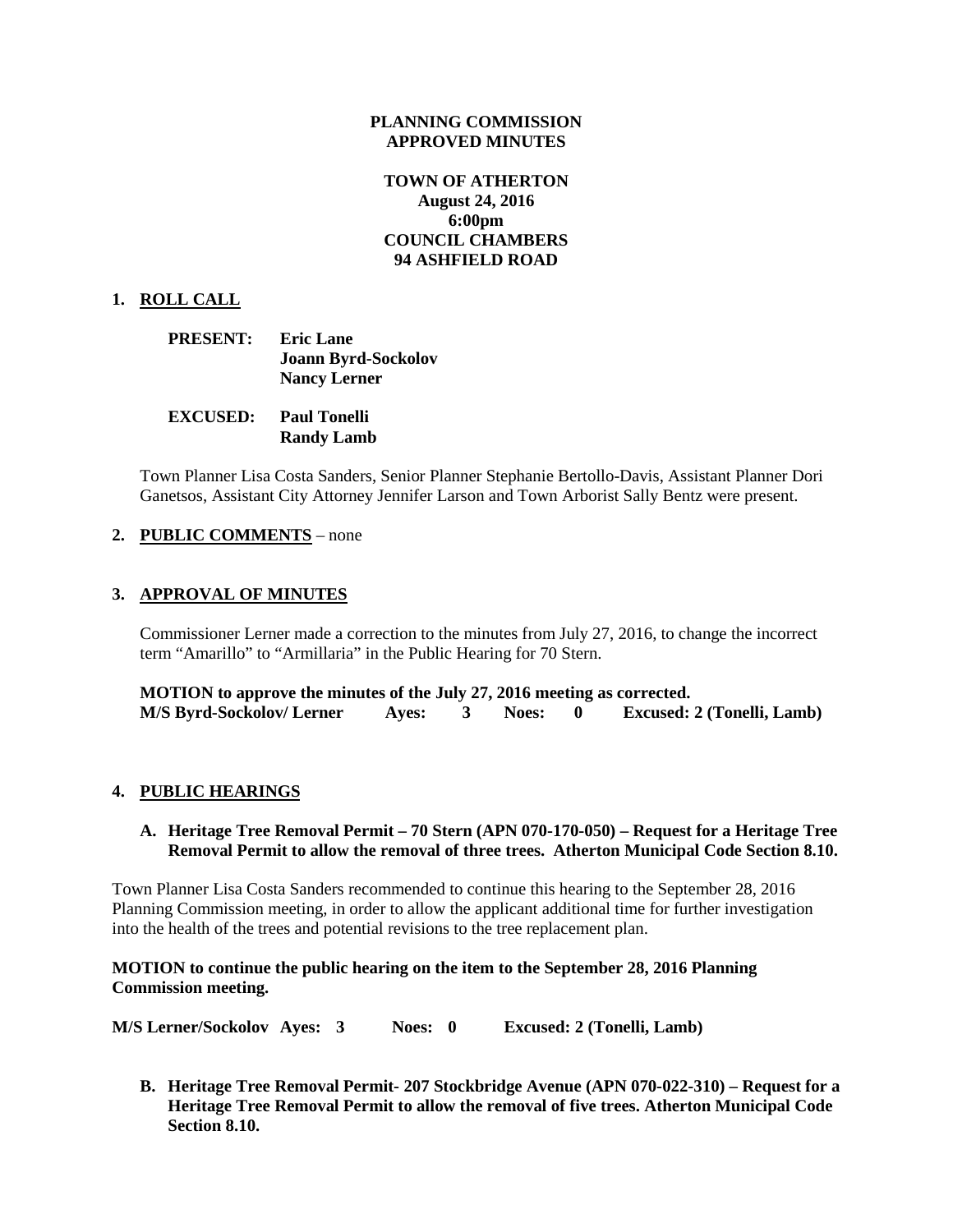Senior Planner Stephanie Bertollo-Davis presented the staff report. Senior Planner Stephanie Bertollo-Davis stated that there is a cluster of 3 trees in the public right of way, and another cluster of two trees on public property, all of which are clearly visible from the street. She noted that the trees are leaning, which could lead to risk in the public right of way. It was noted that numerous neighbors, both in the Town of Atherton and neighboring Redwood City, have expressed safety concerns surrounding these trees.

The Planning Staff and Town Arborist Sally Bentz recommended the approval of the Heritage Tree Removal Permit.

## OPEN PUBLIC HEARING

John Hennessy, property owner, presented on behalf of himself and his wife. He noted that the trees are large enough that if they fell, they would block Stockbridge Avenue. He also noted the details of his tree replacement plan.

A neighbor on Stockbridge Avenue noted that these trees are toxic and flammable, and bring up safety concerns- especially for the elderly as it is more difficult for them to evacuate quickly. The neighbor noted that if these trees fell, her and her husband might be blocked in. The neighbor expressed support for the proposed tree removal.

A neighbor at 1316 Stockbridge, Redwood City, noted that the oil in Eucalyptus trees present a fire hazard and supported the tree removal.

A neighbor at 215 Stockbridge noted that a tree had fallen on her family's home in the past, and supported the removal of these heritage trees.

## CLOSE PUBLIC HEARING

Commissioner Sockolov stated that she viewed the trees and stated that they are massive and intimidating.

Commissioner Lerner agreed with Sockolov and the residents.

Commissioner Lane brought up the Right of Way issue, and noted that the proposed tree replacement plan is very thorough.

### **MOTION to Approve the Heritage Tree Removal permit for the removal and replacement of five heritage trees.**

**M/S Lerner/Sockolov Ayes: 3 Noes: 0 Excused: 2 (Tonelli, Lamb)**

### **5. OLD BUSINESS**

#### **A. Discussion on Atherton Municipal Code Sidewall and Endwall Regulations**

Senior Planner Stephanie Bertollo-Davis noted that this would be a topic for ongoing discussion, and no decision would be reached at this meeting but did request the Commission give Staff direction for further study to bring back to the Planning Commission. Senior Planner Stephanie Bertollo-Davis presented the staff report, provided an overview of existing regulations and issues faced in Ordinance implementation regarding sidewall height for modern and contemporary architecture at this time.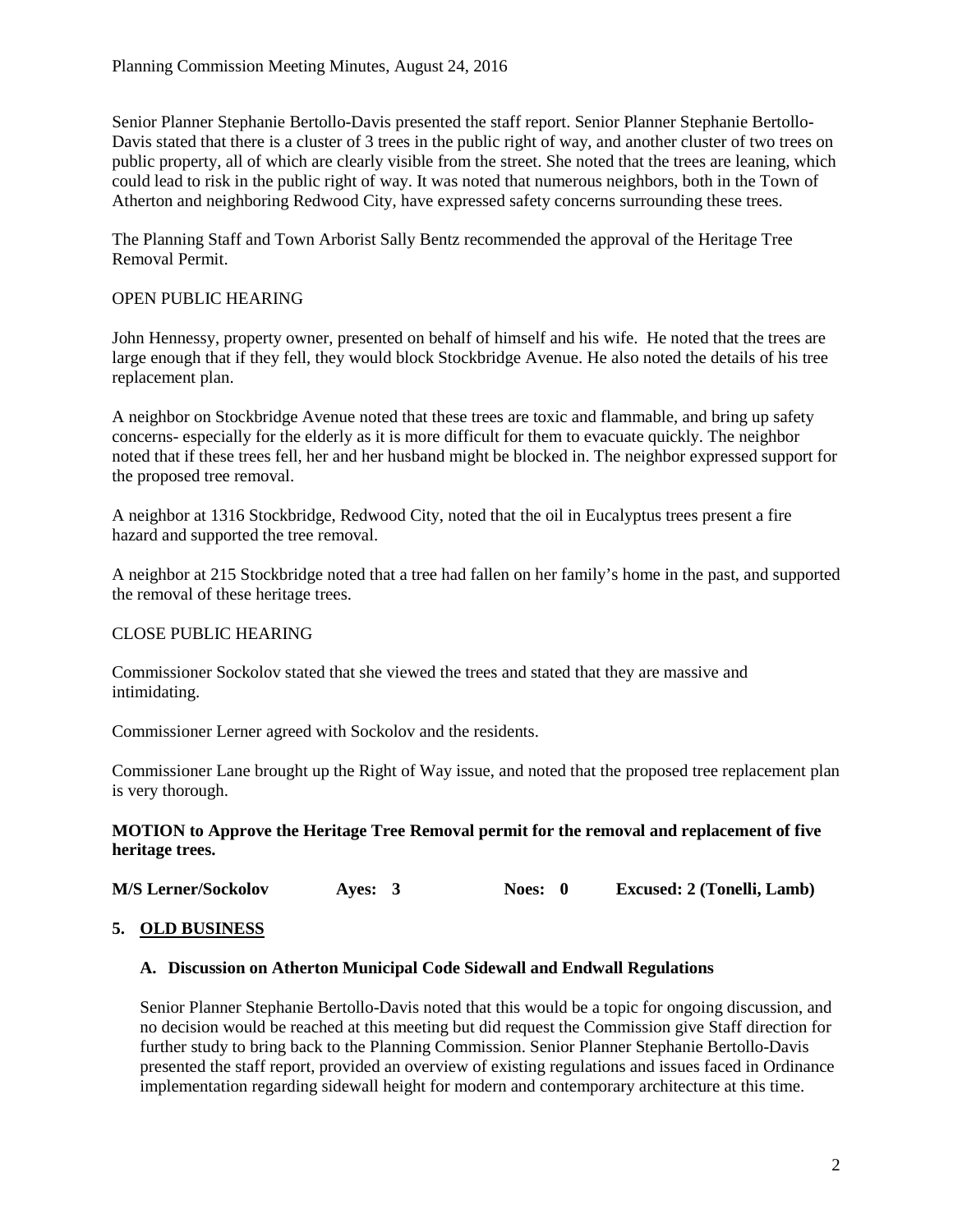Commissioner Lane noted that any revisions should be careful about incentivizing one type of residential design over another, if a sidewall increase in height was to be considered. The end goal could be to normalize this architectural style, but not incentivize it.

## OPEN PUBLIC HEARING

Steve Borlik, of Young & Borlik Architects, gave a presentation and noted that he had no current projects which would be affected by any potential changes. He brought up a conversation he had with a previous Building Official who felt that screening of the home was of key importance. He presented a sketch of how the flat roof design limits ceiling height. He also showed sketches of the current zoning ordinance regarding dormers, and how any new sidewall and endwall regulations could consider drawing from the existing dormer regulations. He stated that the only thing that limits Atherton's Municipal Code from considering a taller sidewall as a dormer is the "two foot down from the ridge" limitation. He noted that if the Commission gave the dormer a height limit, the existing dormer ordinance could be used to allow portions of contemporary homes to be taller. Mr. Borklik pointed out that these increased sidewall heights wouldn't necessarily increase the mass under the roof.

Steve Owen, of Owen's Signature Homes, presented his project at 51 Faxon. Mr. Owen presented his original proposed design, and changes that had to be made to it in order to accommodate for current zoning regulations. Mr. Owen noted that the ordinance lends itself to traditional design but not modern.

Commissioner Lane described the modern homes as having the potential to be "bulky". He noted that Atherton does not have a design review board, so if there is too much room for interpretation in the code, it might be abused. Commissioner Lane said that some of the plans for recent modern homes have been extremely bulky and square, with some resemblance to industrial or commercial buildings rather than residential. He said he wants to allow for architectural creativity, without incentivizing "bulk square footage".

Steve Owen said the current ordinance easily lends itself to traditional architecture, but does not encourage creativity or modern design.

Jaqueline Greenmeyer, Architect, suggested considering a daylight plane rule, as an alternate set of rules for modern architecture. She noted if the Commission does not want a two sets of rules, the current language defining sidewalls should be altered, as the sidewall is currently measured to the bottom of the eave. Ms. Greenmeyer pointed out that the 7.5% of maximum FAR for the second floor rule does prevent architects from designing box and bulky homes.

Jude Kirik of the Pacific Peninsula Group noted that a daylight plane Ordinance might be abused. He noted that any new ordinance should consider limitations and flexibility, specifically the flexibility to break the 22' sidewall height limit.

## CLOSE PUBLIC HEARING

Town Planner Lisa Costa Sanders asked the Commission for more conversation and comment on the presented materials.

Commissioner Lane stated he was worried about defining an architectural style that the Town might grow out of. He was interested in the idea of having a defined % (like the 50% dormer for example) for sidewalls and endwalls. He suggested the Commission look at the current designs in Atherton, and see which would be acceptable under any proposed new ordinances.